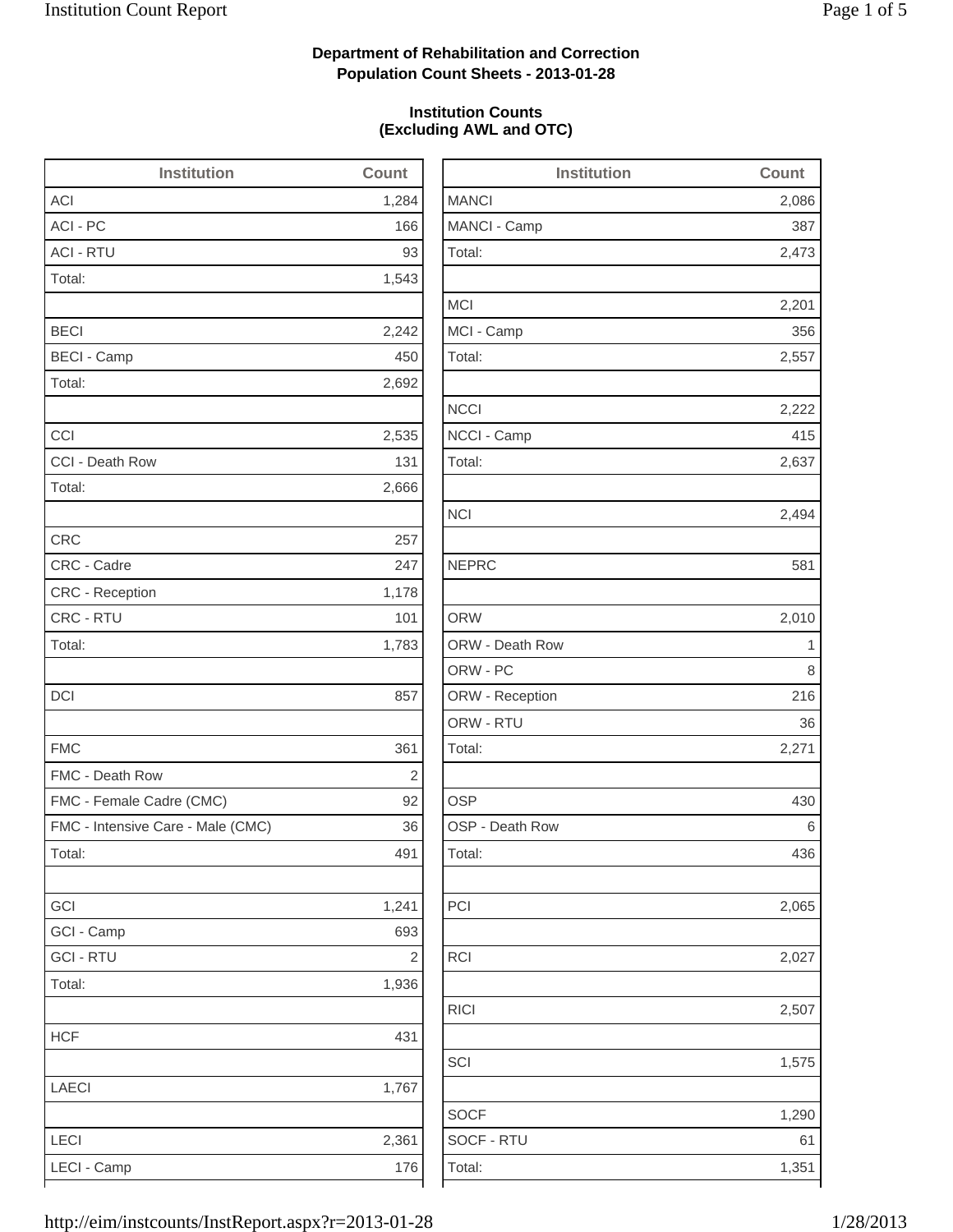### Institution Count Report Page 2 of 5

| Total:                   | 2,537 |
|--------------------------|-------|
|                          |       |
| LOCI                     | 2,271 |
|                          |       |
| <b>LORCI</b>             | 199   |
| <b>LORCI - Cadre</b>     | 341   |
| <b>LORCI - Reception</b> | 1,099 |
| Total:                   | 1,639 |
|                          |       |
| <b>MACI</b>              | 987   |
| <b>MACI - Minimum</b>    | 1,294 |
| MACI - Youth             | 29    |
| Total:                   | 2,310 |

|                  | <b>Total Population:</b> | 49,624 |
|------------------|--------------------------|--------|
|                  |                          |        |
| Total:           |                          | 1,396  |
| <b>WCI - RTU</b> |                          | 45     |
| <b>WCI</b>       |                          | 1,351  |
|                  |                          |        |
| <b>TOCI</b>      |                          | 1,272  |
|                  |                          |        |
| <b>TCI</b>       |                          | 1,059  |

\* The Total Population includes 39 Offenders with Reason Codes 30 & 31. \*\* The Total Population includes 23 Offenders with Reason Code 0A.

#### **Male Population by Security Level (Include AWL and Exclude OTC)**

| <b>Security Level</b>  |                   | <b>Body</b> | <b>AWL</b> | $(-OTC)$ | Total  |
|------------------------|-------------------|-------------|------------|----------|--------|
| Total Levels 3,4,5     |                   | 14.492      | 68         | 138      | 14,422 |
| Total Levels 2         |                   | 17.803      | 143        | 180      | 17,766 |
| <b>Total Levels 1</b>  |                   | 13,368      | 129        | 103      | 13,394 |
| <b>Total Death Row</b> |                   | 141         |            |          | 141    |
|                        | <b>Total Male</b> | 45,804      | 341        | 422      | 45,723 |

#### **Female Population by Institution (Include AWL and Exclude OTC)**

| Institution              | <b>Body</b> | <b>AWL</b>     | - -<br>$(-OTC)$ | <b>Total</b>   |
|--------------------------|-------------|----------------|-----------------|----------------|
| <b>CRC</b>               | 2           | $\mathbf 0$    | 0               | 2              |
| <b>CRC</b> - Reception   | 4           | $\mathbf 0$    | 0               | $\overline{4}$ |
| <b>DCI</b>               | 857         | 10             | 7               | 860            |
| <b>FMC</b>               | 10          |                | 1               | 10             |
| FMC - Female Cadre (CMC) | 92          | 3              | 0               | 95             |
| <b>LAECI</b>             | 1           | $\overline{0}$ | 0               | 1              |
| <b>NEPRC</b>             | 581         | 12             | 7               | 586            |
| <b>ORW</b>               | 2,010       | 26             | 27              | 2,009          |
| ORW - Death Row          |             | $\mathbf 0$    | 0               | 1              |
| ORW - PC                 | 8           | 0              | $\Omega$        | 8              |
| ORW - Reception          | 216         | 0              | 0               | 216            |
| ORW - RTU                | 36          | 0              | 0               | 36             |
| <b>Total Female</b>      | 3,818       | 52             | 42              | 3,828          |
| <b>Total Population:</b> | 49,622      | 393            | 464             | 49,551         |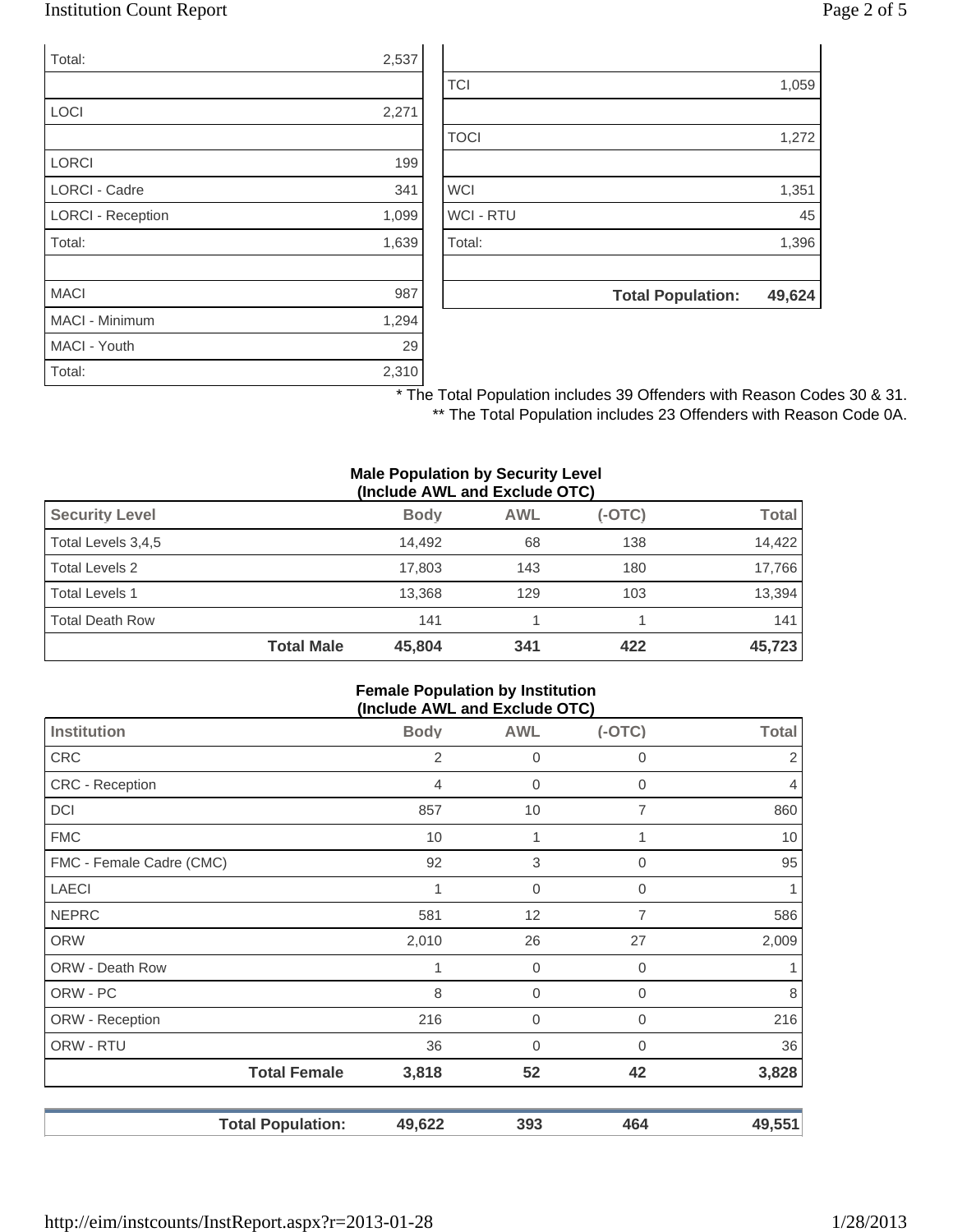# **(Include AWL and Exclude OTC)**

| <b>Institution</b>                | <b>Body</b>    | <b>AWL</b>                | $(-OTC)$                  | <b>Total</b>   |
|-----------------------------------|----------------|---------------------------|---------------------------|----------------|
| <b>ACI</b>                        | 31             | $\overline{2}$            | $\mathbf{1}$              | 32             |
| ACI - PC                          | 94             | $\mathbf{1}$              | $\mathbf 0$               | 95             |
| <b>BECI</b>                       | 30             | $\mathbf{1}$              | $\mbox{O}$                | 31             |
| CCI                               | 12             | $\mathsf{O}\xspace$       | $\mathbf 0$               | 12             |
| CCI - Death Row                   | $\mathbf{1}$   | $\mathbf 0$               | $\mathbf 0$               | 1              |
| CRC                               | 110            | $\mathbf 1$               | $\,6\,$                   | 105            |
| CRC - Cadre                       | 229            | $\mathbf 0$               | $\mathbf 0$               | 229            |
| <b>CRC - Reception</b>            | 678            | $\,$ 3 $\,$               | 11                        | 670            |
| CRC - RTU                         | 86             | $\mathsf{O}\xspace$       | $\boldsymbol{0}$          | 86             |
| <b>FMC</b>                        | 16             | $\mathbf 0$               | $\mathbf 0$               | 16             |
| FMC - Intensive Care - Male (CMC) | $\overline{4}$ | $\mathbf 0$               | $\mathbf 0$               | 4              |
| GCI                               | 4              | $\mathbf 0$               | $\mathbf 0$               | $\overline{4}$ |
| <b>HCF</b>                        | $\mathbf{1}$   | $\mathsf 0$               | $\mbox{O}$                | $\mathbf{1}$   |
| LAECI                             | 16             | $\mathsf{O}\xspace$       | $\mathbf 0$               | 16             |
| LECI                              | 2,237          | $\overline{7}$            | 17                        | 2,227          |
| LOCI                              | 27             | 1                         | $\mathbf 0$               | 28             |
| LORCI                             | 126            | $\overline{4}$            | 33                        | 97             |
| LORCI - Cadre                     | 338            | $\mathsf 0$               | $\mathbf 0$               | 338            |
| <b>LORCI - Reception</b>          | 909            | $\mathbf{1}$              | $\sqrt{2}$                | 908            |
| <b>MACI</b>                       | 48             | $\mathbf 0$               | $\overline{2}$            | 46             |
| MACI - Youth                      | 21             | $\mathbf 0$               | $\mathbf{1}$              | 20             |
| <b>MANCI</b>                      | 2,017          | $\,8\,$                   | 11                        | 2,014          |
| MCI                               | 15             | $\mathsf 0$               | $\mathbf 0$               | 15             |
| NCCI                              | 17             | $\mathsf{O}\xspace$       | $\mathbf 0$               | 17             |
| <b>NCI</b>                        | 37             | $\mathbf{1}$              | $\mathbf 0$               | 38             |
| OSP                               | 430            | $\mathsf{O}\xspace$       | $\sqrt{2}$                | 428            |
| PCI                               | 46             | $\overline{4}$            | $\mathbf 0$               | 50             |
| RCI                               | 1,991          | 15                        | 21                        | 1,985          |
| <b>RICI</b>                       | 28             | $\mathsf{O}\xspace$       | $\,0\,$                   | 28             |
| SCI                               | $10$           | $\mathsf{O}\xspace$       | $\mathbf 0$               | $10$           |
| <b>SOCF</b>                       | 1,290          | $\mathsf{O}\xspace$       | $18$                      | 1,272          |
| SOCF - RTU                        | 61             | $\mathsf{O}\xspace$       | $\mathbf{1}$              | 60             |
| <b>TCI</b>                        | 1,019          | $\ensuremath{\mathsf{3}}$ | $\ensuremath{\mathsf{3}}$ | 1,019          |
| <b>TOCI</b>                       | 1,161          | $\sqrt{2}$                | $\ensuremath{\mathsf{3}}$ | 1,160          |
| <b>WCI</b>                        | 1,308          | 14                        | $\,6\,$                   | 1,316          |
| WCI - RTU                         | 44             | $\mathbf 0$               | $\mathsf{O}\xspace$       | 44             |
| Total Levels 3, 4, 5              | 14,492         | 68                        | 138                       | 14,422         |

| <b>Male Population by Institution: Security Level 2</b> |  |
|---------------------------------------------------------|--|
| (Include AWL and Exclude OTC)                           |  |

| Institution | <b>Body</b><br>$\overline{\phantom{a}}$ | AWL | $\tilde{\phantom{a}}$<br>-<br>$\sim$ |  |
|-------------|-----------------------------------------|-----|--------------------------------------|--|
|             |                                         |     |                                      |  |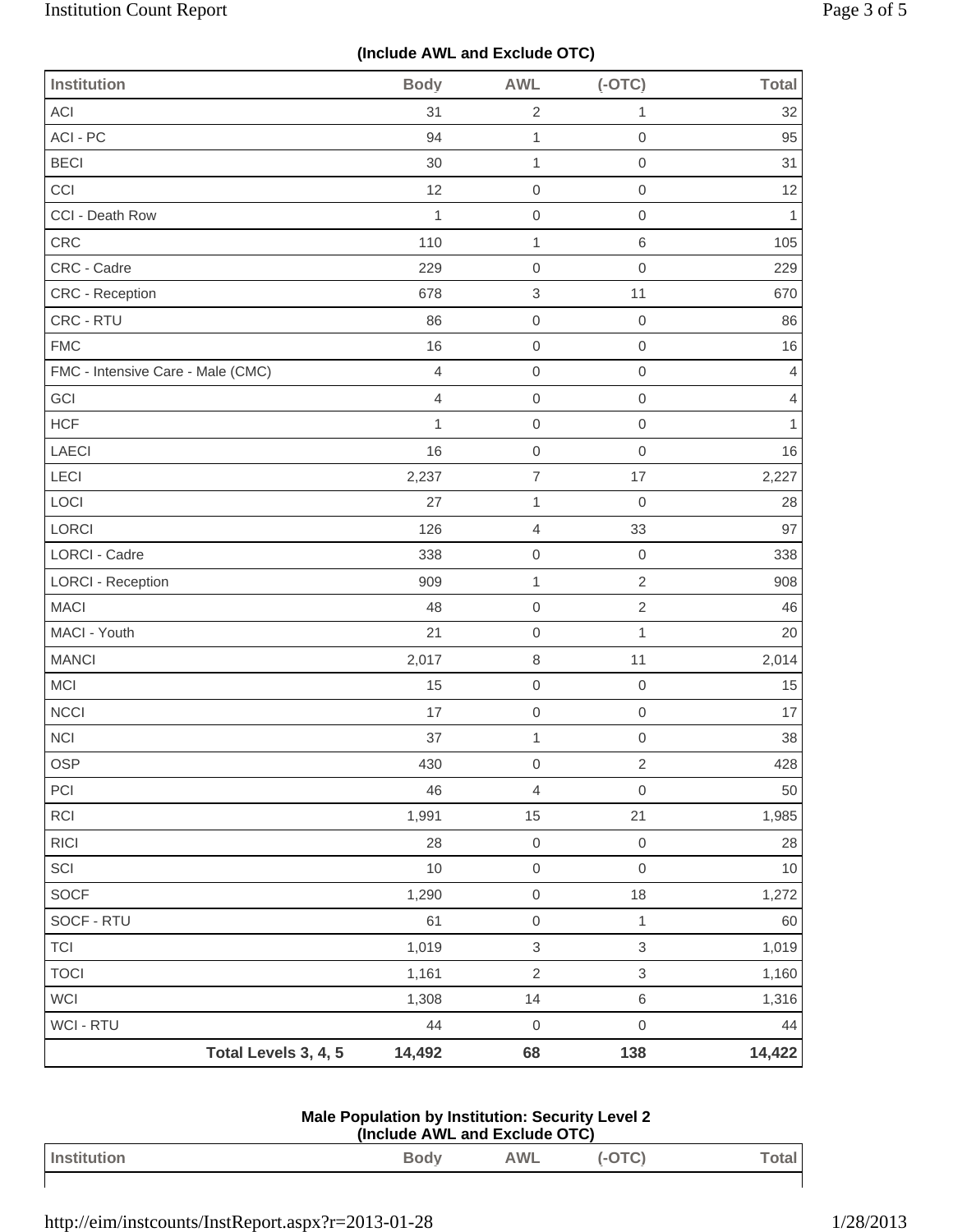# Institution Count Report Page 4 of 5

| <b>ACI</b>                           | 682            | 10                       | 1                   | 691            |
|--------------------------------------|----------------|--------------------------|---------------------|----------------|
| ACI - PC                             | 60             | 1                        | $\mathbf 0$         | 61             |
| <b>ACI - RTU</b>                     | 66             | $\mathbf 0$              | $\mathsf{O}\xspace$ | 66             |
| <b>BECI</b>                          | 1,617          | 16                       | 19                  | 1,614          |
| <b>BECI - Camp</b>                   | $\overline{7}$ | $\mbox{O}$               | $\mbox{O}$          | 7              |
| CCI                                  | 1,897          | $\overline{\mathcal{I}}$ | 6                   | 1,898          |
| CRC                                  | 90             | 1                        | $\overline{4}$      | 87             |
| CRC - Cadre                          | 10             | $\mathbf 0$              | $\mbox{O}$          | 10             |
| CRC - Reception                      | 202            | 1                        | $\overline{c}$      | 201            |
| CRC - RTU                            | 13             | $\mathbf 0$              | $\mbox{O}$          | 13             |
| <b>FMC</b>                           | 24             | $\mbox{O}$               | $\mathsf{O}\xspace$ | 24             |
| FMC - Intensive Care - Male (CMC)    | 15             | $\sqrt{2}$               | $\mathbf 0$         | 17             |
| GCI                                  | 796            | 1                        | $\,$ 3 $\,$         | 794            |
| <b>GCI - RTU</b>                     | $\overline{c}$ | $\boldsymbol{0}$         | $\mathbf 0$         | $\overline{2}$ |
| <b>HCF</b>                           | 255            | $\overline{4}$           | $\mathbf 0$         | 259            |
| LAECI                                | 1,401          | $\,6$                    | 11                  | 1,396          |
| LECI                                 | 117            | $\mbox{O}$               | $\mathbf 0$         | 117            |
| LECI - Camp                          | 1              | $\mathbf 0$              | $\mbox{O}$          |                |
| LOCI                                 | 1,331          | $\,$ 3 $\,$              | 12                  | 1,322          |
| LORCI                                | 50             | 3                        | 15                  | 38             |
| <b>LORCI - Cadre</b>                 | 3              | $\mathbf 0$              | $\mbox{O}$          | 3              |
| <b>LORCI - Reception</b>             | 98             | $\mbox{O}$               | $\mathbf{1}$        | 97             |
| <b>MACI</b>                          | 939            | $\,$ 6 $\,$              | 4                   | 941            |
| MACI - Youth                         | 8              | $\mbox{O}$               | $\mathbf 0$         | 8              |
| <b>MANCI</b>                         | 49             | $\mbox{O}$               | $\mbox{O}$          | 49             |
| MANCI - Camp                         | $\overline{4}$ | $\mbox{O}$               | $\mbox{O}$          | 4              |
| <b>MCI</b>                           | 1,903          | $\mathsf 9$              | 14                  | 1,898          |
| MCI - Camp                           | $\overline{2}$ | $\mathbf 0$              | $\mathbf 0$         | $\overline{2}$ |
| <b>NCCI</b>                          | 1,509          | 14                       | 21                  | 1,502          |
| NCCI - Camp                          | 5              | $\mbox{O}$               | $\mathbf 0$         | $\,$ 5 $\,$    |
| NCI                                  | 1,943          | $10$                     | 31                  | 1,922          |
| PCI                                  | 935            | 35                       | $\,6$               | 964            |
| RCI                                  | 36             | $\mathbf 1$              | $\mathbf 0$         | 37             |
| $\ensuremath{\mathsf{R}\mathsf{IC}}$ | 571            | $\overline{4}$           | $\hbox{9}$          | 566            |
| SCI                                  | 967            | $\boldsymbol{7}$         | 21                  | 953            |
| <b>TCI</b>                           | 40             | $\mathbf 0$              | $\mathbf 0$         | 40             |
| <b>TOCI</b>                          | 111            | $\mathbf{1}$             | $\mathbf 0$         | 112            |
| WCI                                  | 43             | $\mathsf{O}\xspace$      | $\mathbf 0$         | 43             |
| WCI - RTU                            | $\mathbf 1$    | $\mathbf 1$              | $\mathsf{O}\xspace$ | $\overline{2}$ |
| <b>Total Level 2</b>                 | 17,803         | 143                      | 180                 | 17,766         |

### **Male Population by Institution: Security Level 1 (Include AWL and Exclude OTC)**

 $\overline{\phantom{a}}$